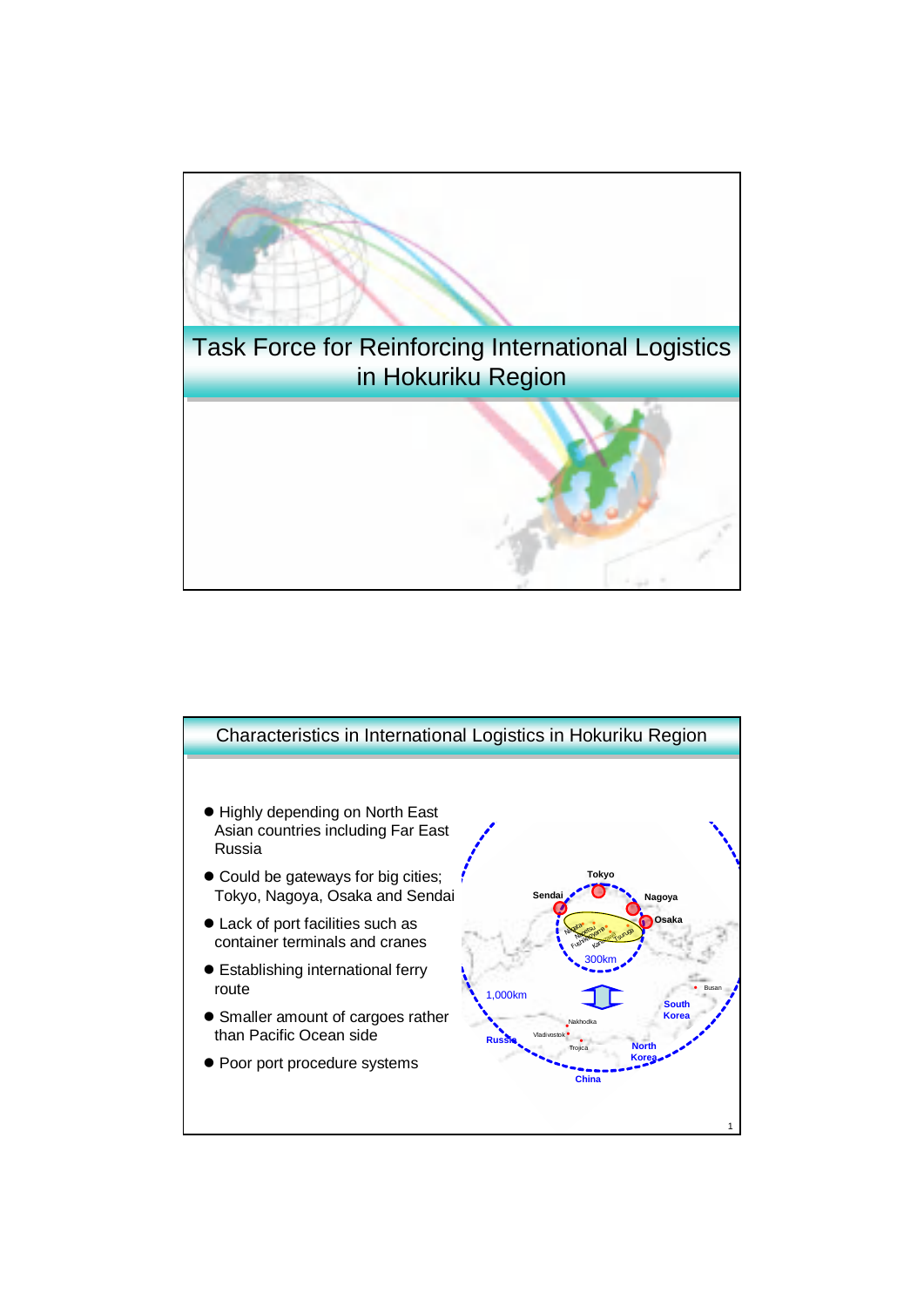## Task Force for Reinforcing International Logistics Task Force for Reinforcing International Logistics in Hokuriku Region

- $\bullet$  Instituted in 2006/08/23
- Consists of 60 organizations; economic organizations, logistics associations, research institutes, local and central governments
- Mid-term Four Suggestions

1) Construction of new container terminals, breakwaters and other port facilities for keeping punctuality of container ships.

2) Aiming to establish a new international ferry or RoRo route and air cargo freighter route between East Asian countries and Hokuriku region.

3) Enticing factories from outside area by constructing logistics centers near ports or offering them favorable construction sites.

4) Improving logistics systems by introducing IT or advanced technologies. <sup>2</sup>



 $\alpha$ 



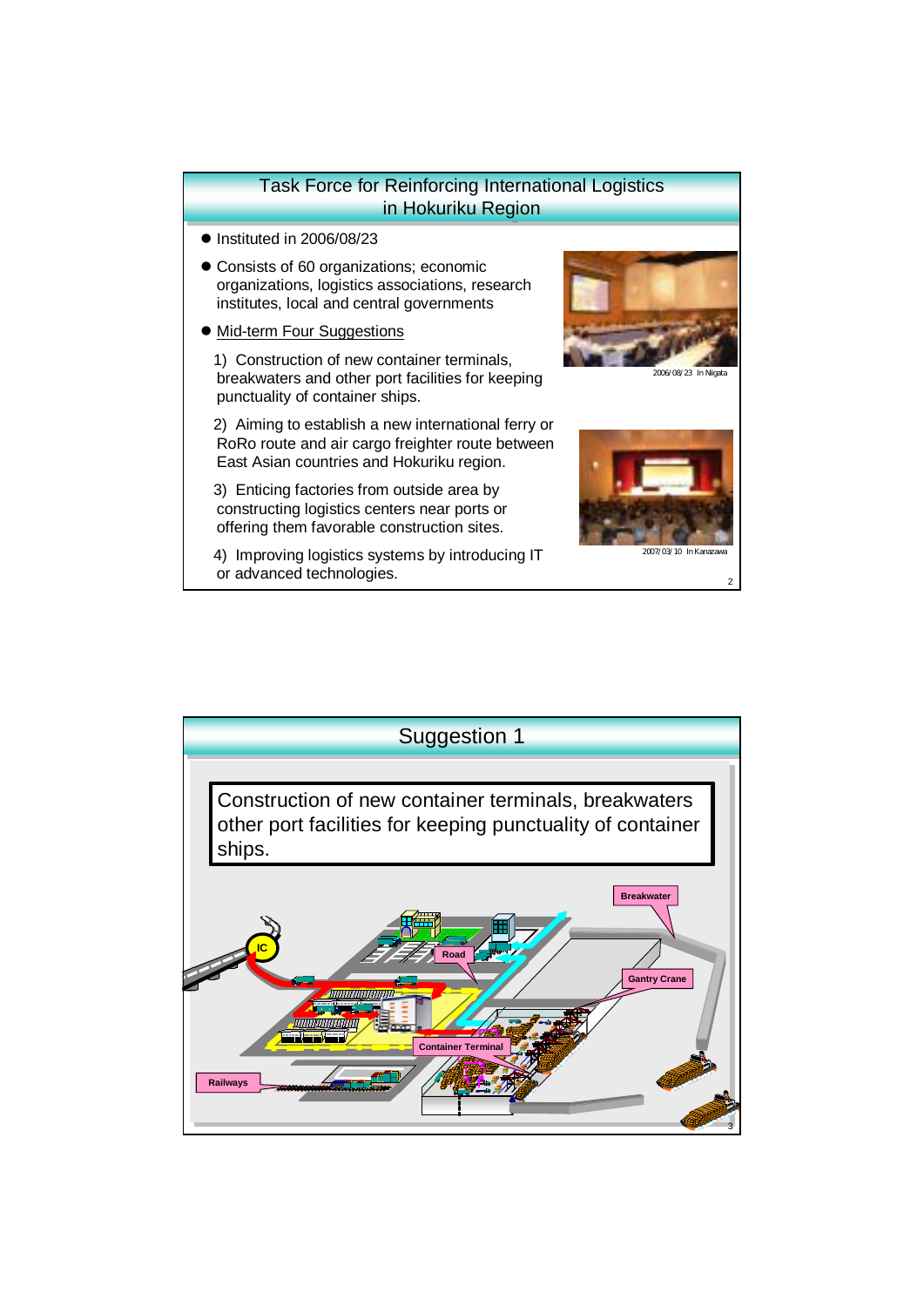